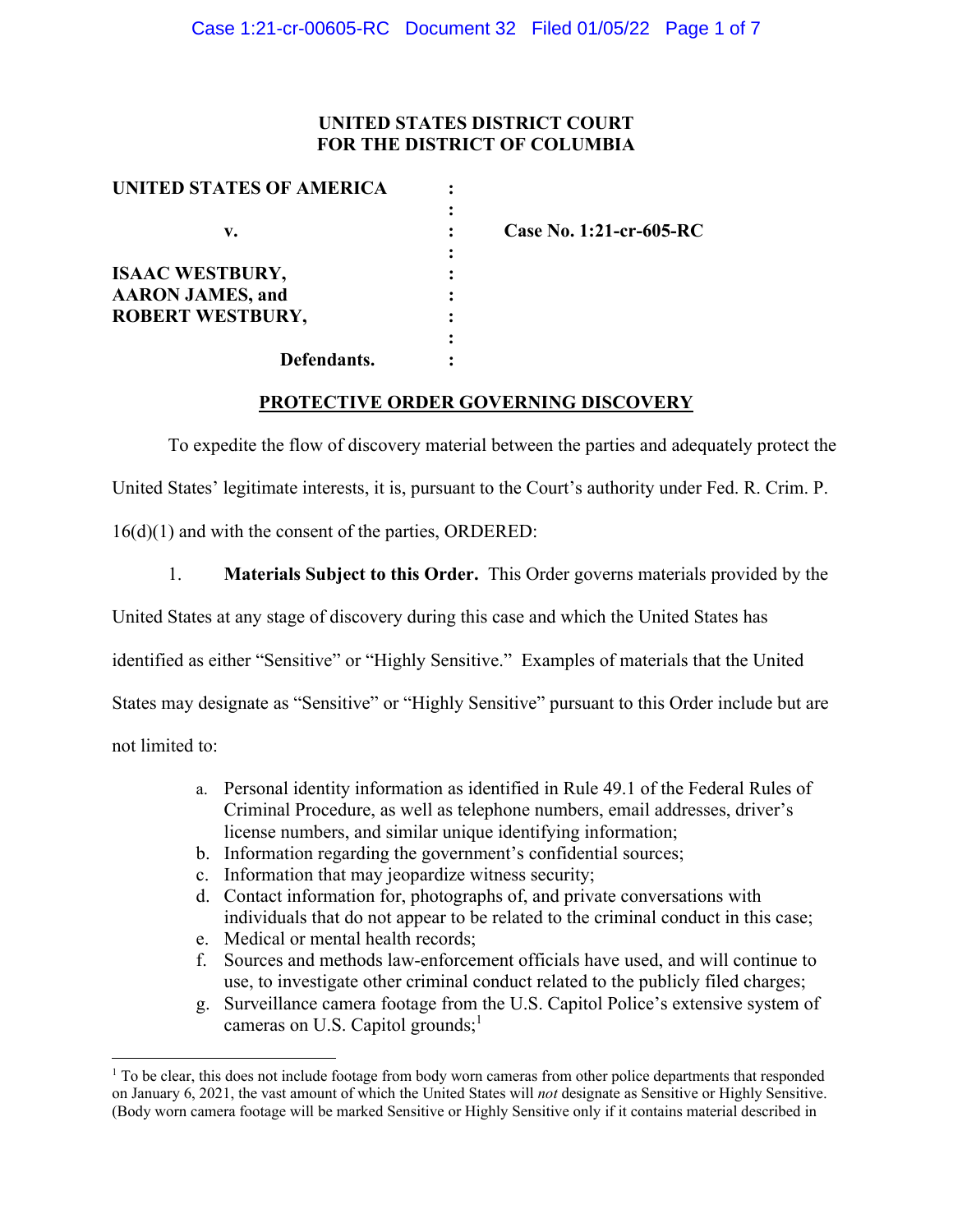- h. Repair estimates from the Architect of the Capitol;
- i. Materials designated as "security information" pursuant 2 U.S.C. §1979; and
- j. Tax returns or tax information.

This Order will not be used to designate materials as Sensitive or Highly Sensitive unless such designation is necessary for one of the reasons stated in this paragraph or for a similar reason not anticipated by this Order. The government agrees to make every effort to provide discovery in a manner that will allow for most discovery to be produced without such designations.

2. **Defendant.** Any reference to "Defendant" herein refers individually to each

defendant identified in the caption above.

3. **Legal Defense Team.** The "legal defense team" includes defense counsel

(defined as counsel of record in this case, including any post-conviction or appellate counsel)

and any attorneys, investigators, paralegals, support staff, and expert witnesses who are advising

or assisting defense counsel in connection with this case.

# 4. **Rules for the Handling of Sensitive and Highly Sensitive Materials.**

- a. **Limitations on Use.** Defendant and the legal defense team may use Sensitive and Highly Sensitive discovery materials solely in connection with the defense of this case and any other case connected to the events at the United States Capitol on January 6, 2021, including any post-conviction or appellate litigation, and for no other purpose, and in connection with no other proceeding, without further order of this Court.
- b. **Limitations on Dissemination.** No Sensitive or Highly Sensitive materials, or the information contained therein, may be disclosed to any persons other than Defendant, the legal defense team, or the person to whom the Sensitive or Highly Sensitive information solely and directly pertains or his/her counsel, without agreement of the United States or prior authorization from the Court.
- c. **Limitations on Reproduction.** Defendant, the legal defense team, and authorized persons shall not copy or reproduce the Sensitive or Highly Sensitive materials except in order to provide copies of the materials for use in connection with this case by Defendant, the legal defense team, the person to whom the Sensitive or Highly Sensitive information solely and directly

paragraph one above or for a similar reason not anticipated by this Order.)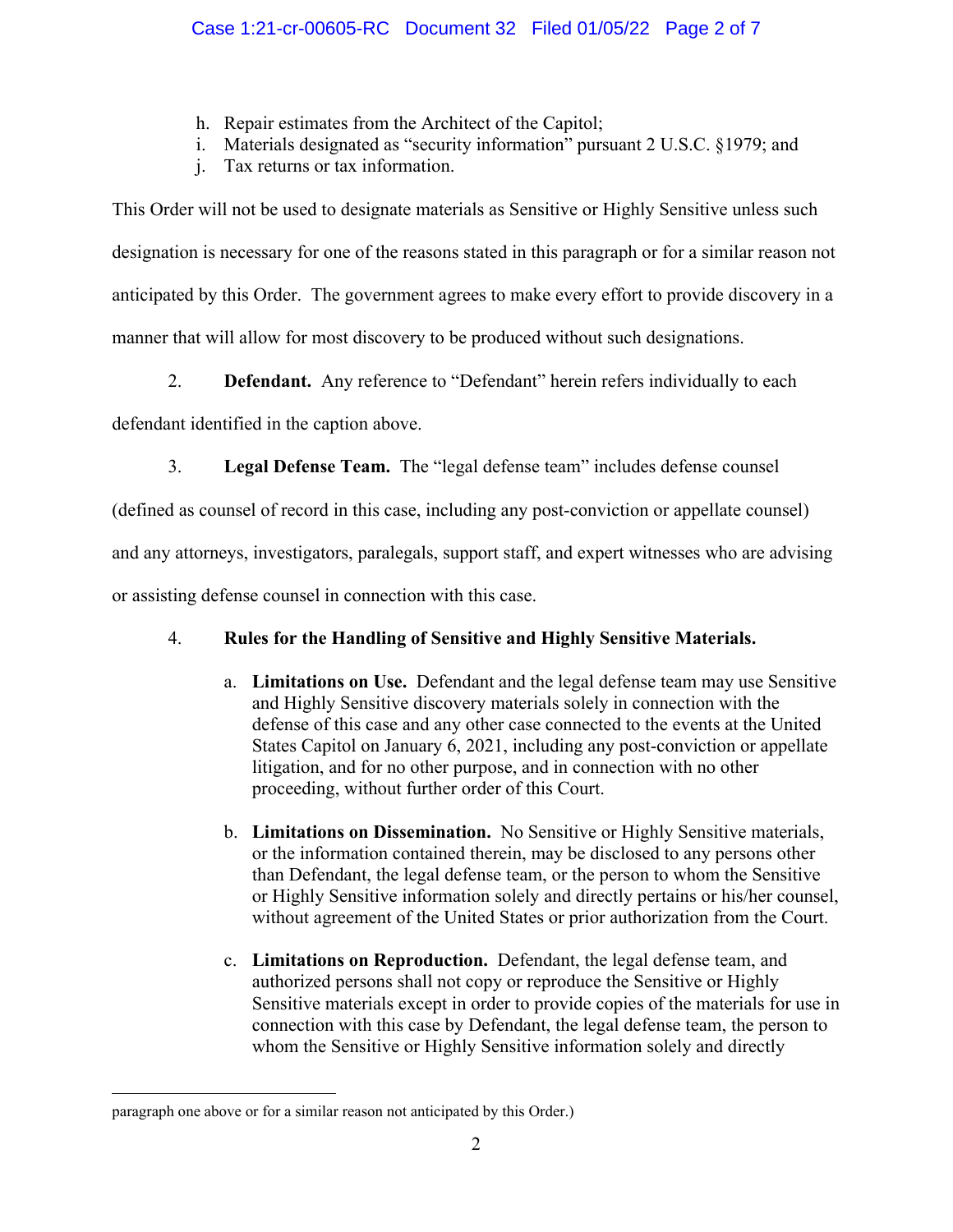pertains or his/her counsel, and other persons to whom the Court may authorize disclosure (collectively, "authorized persons").

If defense counsel provides Defendant access to Sensitive or Highly Sensitive materials, defense counsel must advise Defendant that Defendant may not record any personal identity information as identified in Rule 49.1 of the Federal Rules of Criminal Procedure or any telephone numbers, email addresses, driver's license numbers, and similar unique identifying information. By signing the attached affirmation, Defendant agrees not to do so.

Copies and reproductions, and any notes or records made in relation to the contents of the Sensitive and Highly Sensitive materials, are to be treated in the same manner as the original materials.

- d. **Court Filings.** Absent prior agreement by the parties or permission from the Court, no party shall disclose materials designated as Sensitive or Highly Sensitive in any public filing with the Court. Such materials shall be submitted under seal in accordance with Local Criminal Rule 49(f)(6). The Clerk of Court shall accept for filing under seal any filings made in compliance with that Rule and so marked by the parties pursuant to this Order.
- e. **Court Hearings.** The restrictions in this Order shall not limit either party in the use of the materials in judicial proceedings in this case. The procedures for use of designated Sensitive and Highly Sensitive materials during any hearing or the trial of this matter shall be determined by the parties and the Court in advance of the hearing or trial. No party shall disclose materials designated Sensitive or Highly Sensitive in open court without agreement by the parties that such materials may be disclosed in open court or prior authorization by the Court.

## 5. **Additional Rules for Handling of Sensitive Materials.** The following

additional terms apply to Sensitive materials:

a. **Storage.** Sensitive materials must be maintained in the custody and control of Defendant, the legal defense team, and authorized persons. This restriction shall not apply to the person to whom the Sensitive information solely and directly pertains or his/her attorney.

## 6. **Additional Rules for Handling of Highly Sensitive Materials.** The following

additional rules apply to Highly Sensitive materials:

a. **Additional Limitations on Dissemination.** Defense counsel may not provide a copy of Highly Sensitive materials to Defendant or permit Defendant to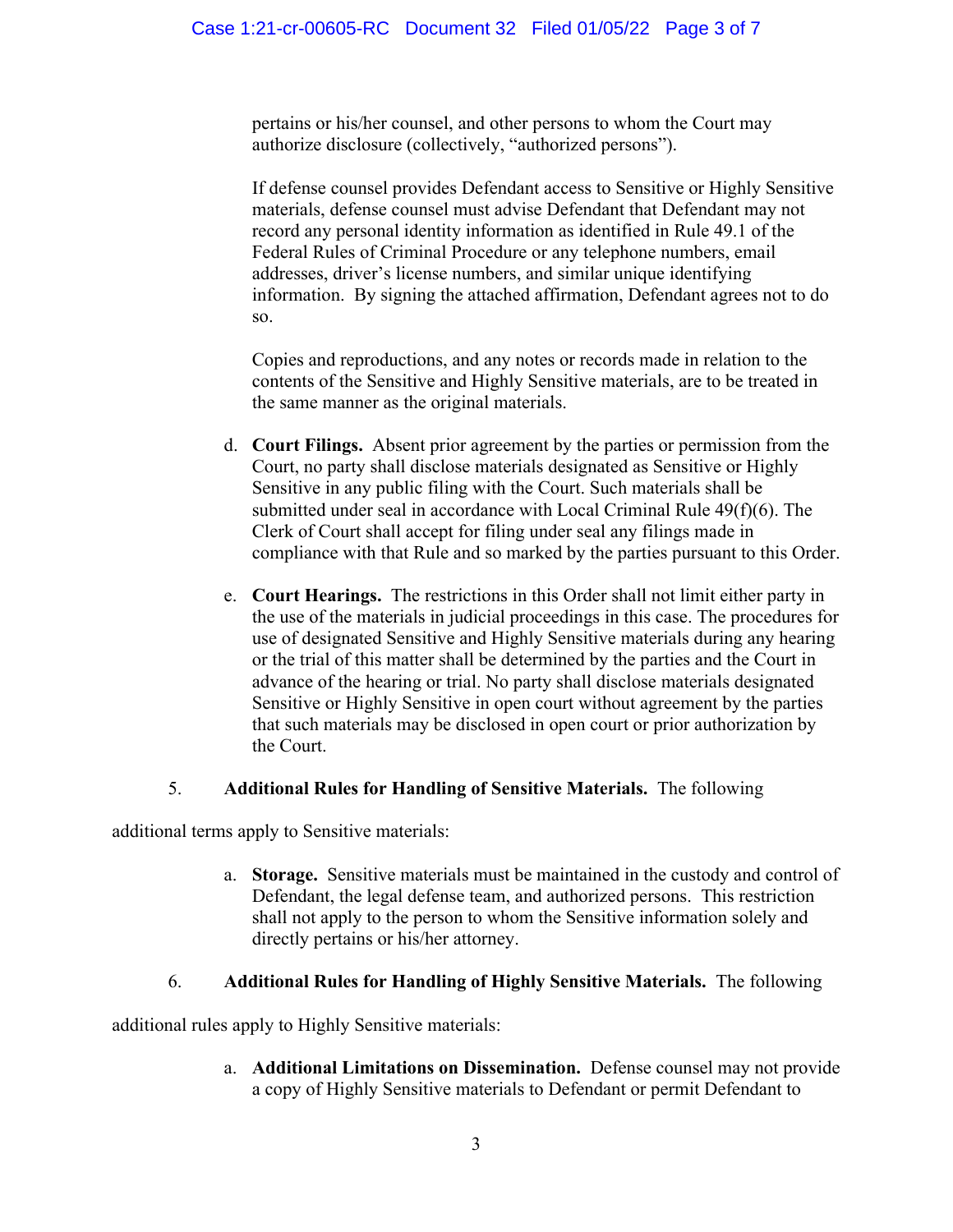view such materials unsupervised by defense counsel or an attorney, investigator, paralegal, or support staff person employed by defense counsel. The parties agree that defense counsel or an attorney, investigator, paralegal, or support staff person employed by defense counsel, may supervise Defendant by allowing access to Highly Sensitive materials through a cloudbased delivery system that permits Defendant to view the materials but does not permit Defendant the ability to download; provided that, prior to doing so, defense counsel first provides notice to the United States and allow the United States to file an objection with the Court if no agreement is reached.

- b. **Additional Limitations on Reproduction.** Counsel agrees that prior to showing materials to Defendant designated as Highly Sensitive, counsel or an attorney, investigator, paralegal, or support staff person employed by defense counsel will read Defendant the relevant parts of this Order, and remind Defendant of the consequences of violating the Order. If Defendant takes notes regarding Highly Sensitive materials, counsel or an attorney, investigator, paralegal, or support staff person employed by defense counsel must take reasonable steps to determine whether Defendant has copied any personal identity information as identified in Rule 49.1 of the Federal Rules of Criminal Procedure or any telephone numbers, email addresses, driver's license numbers, and similar unique identifying information.
- c. **Storage.** Highly Sensitive materials must be maintained in the custody and control of the legal defense team and authorized persons. This restriction shall not apply to the person to whom the Highly Sensitive information solely and directly pertains or his/her attorney.

## 7. **Viewing by Incarcerated Defendants.** If Defendant is in the custody of the

United States Marshals Service, defense counsel is authorized to provide a copy of discovery materials to the appropriate point of contact so that the defendant can view the discovery materials, subject to the terms of this Order.

8. **Disputes.** The parties shall make a good faith effort to resolve any dispute about a sensitivity designation before requesting the Court's intervention. The United States may agree to remove or reduce a sensitivity designation without further order of this Court. Whenever the redaction of specified information will resolve the basis for which a sensitivity designation was applied, the United States will agree to redaction, and such redaction will render the materials no longer subject to this Order. Any agreement to reduce or remove a sensitivity designation or to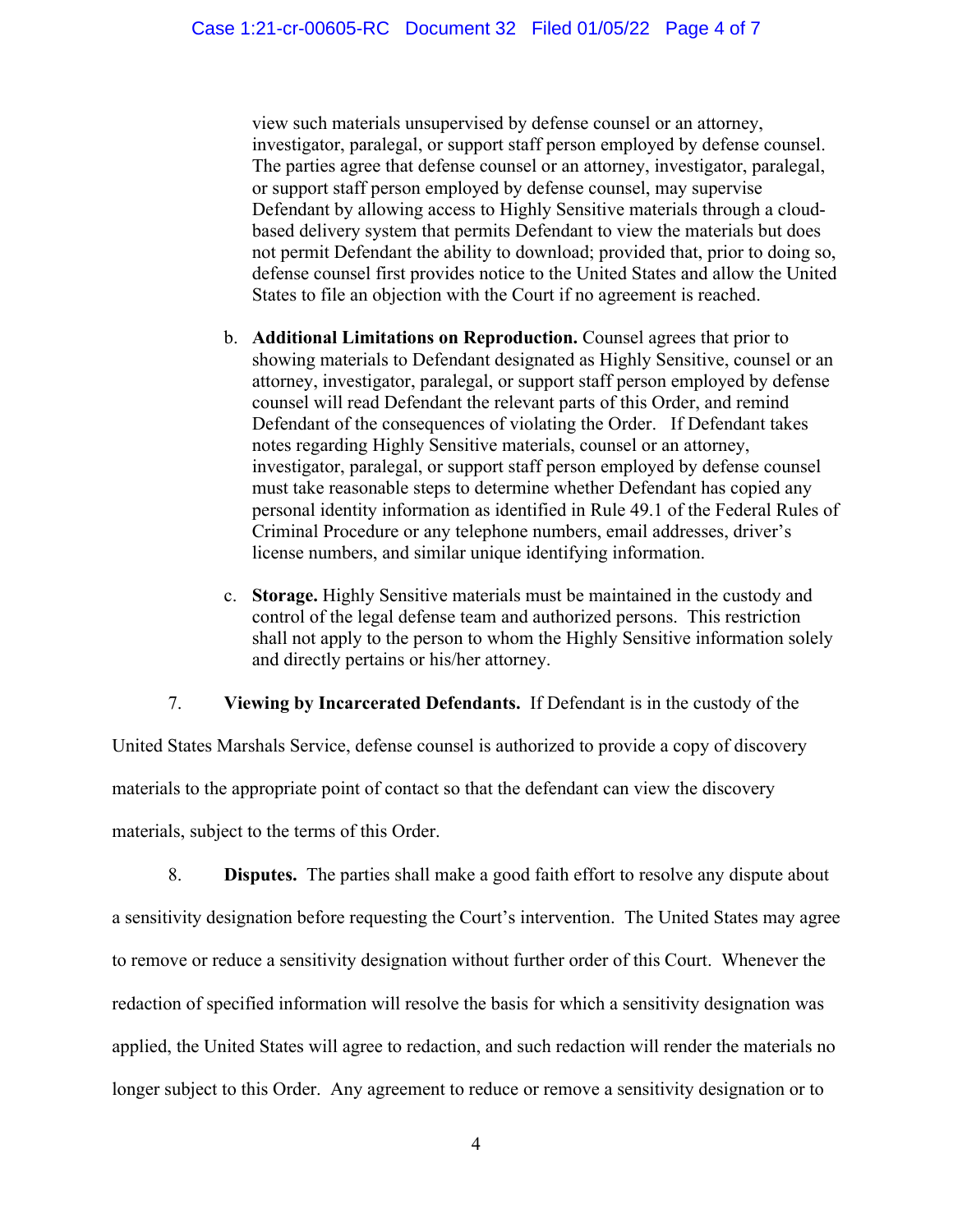#### Case 1:21-cr-00605-RC Document 32 Filed 01/05/22 Page 5 of 7

redact specific information shall be memorialized in writing.

9. **Modification Permitted.** Nothing in this Order shall prevent any party from seeking modification of this Order nor prevent the defense from contesting a sensitivity designation. The parties agree that the burden of demonstrating the need for a protective order remains with the government at all times.

10. **Failure not Waiver.** The failure by the United States to designate any materials

as Sensitive or Highly Sensitive upon disclosure shall not constitute a waiver of the United

States' ability to later designate the materials as Sensitive or Highly Sensitive but the

government must separately identify and memorialize the changed status of those materials in

writing.

11. **Automatic Exclusions from this Order.** This Order does not apply to materials

that:

- a. Are, or later become, part of the public court record, including materials that have been received in evidence in this or other public trials or hearings;
- b. Were derived directly from Defendant or that pertain solely to Defendant. Examples of such materials include Defendant's own financial records, telephone records, digital device downloads, social media records, electronic communications, arrest records, and statements to law enforcement;<sup>2</sup> and
- c. Materials that the defense obtains by means other than discovery.

### 12. **Government's Discovery Obligations.** Nothing in this Order modifies the

United States' obligations at any stage of discovery in this case pursuant to Federal Rules of Criminal Procedure 16 and 26.2, Local Criminal Rule 5.1, 18 U.S.C. § 3500 (the Jencks Act), and the government's general obligation to produce exculpatory and impeachment information in

 $2$  Discoverable materials that were derived directly from Defendant or that pertain solely to Defendant are exempt from this Order regardless of whether the United States has designated any such materials as "Sensitive" or "Highly Sensitive" because the same materials are being provided or made available to co-defendants or other persons charged in connection with the events at the United States Capitol on January 6, 2021.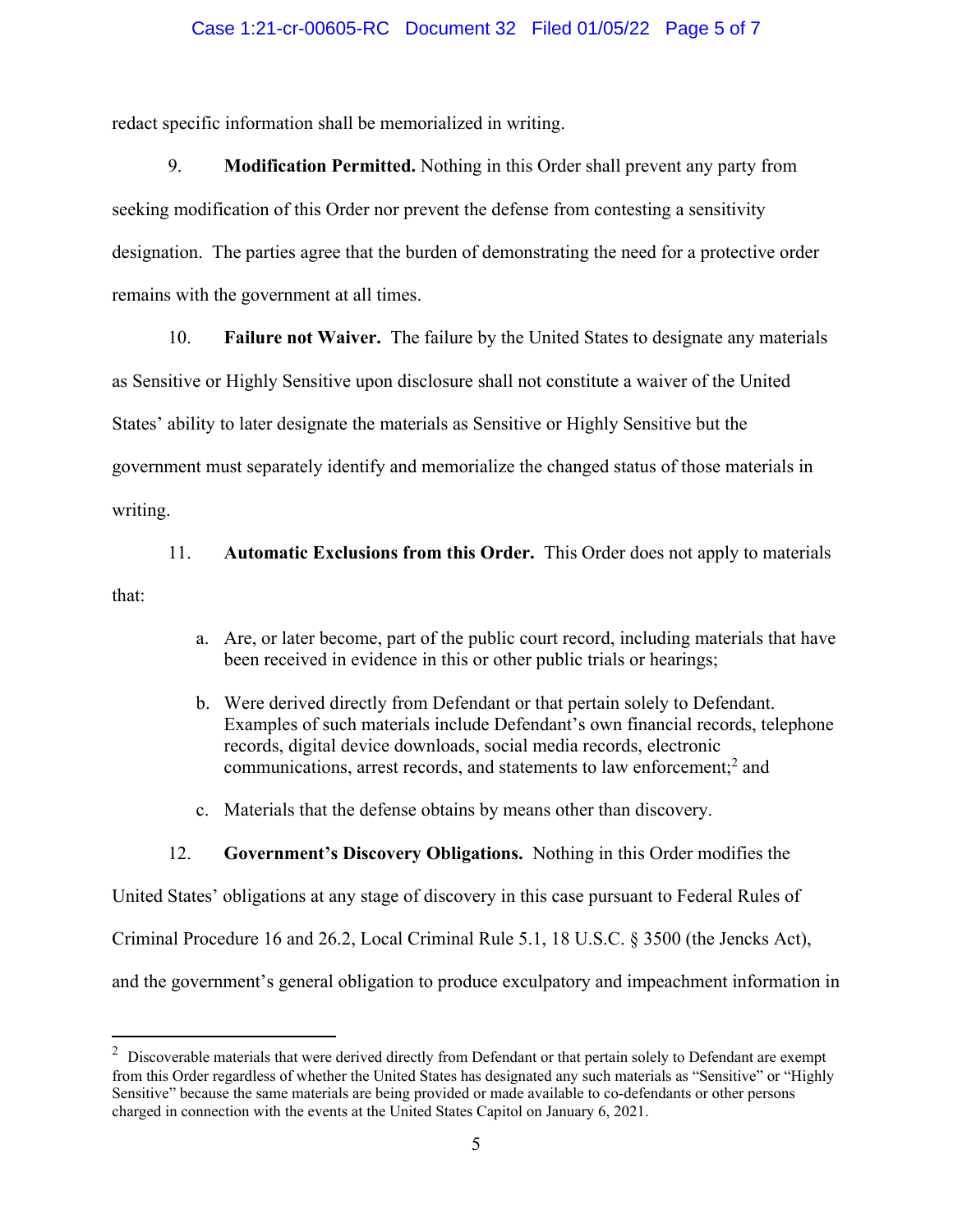#### Case 1:21-cr-00605-RC Document 32 Filed 01/05/22 Page 6 of 7

criminal cases.

13. **Defense Counsel's Obligations.** Defense counsel must provide a copy of this Order to, and review the terms of this Order with, members of the legal defense team, Defendant, and any other person, before providing them access to Sensitive or Highly Sensitive materials. Defense counsel must obtain a fully executed copy of Attachment A before providing Defendant access to Sensitive or Highly Sensitive materials, and must file a copy with the Court within one week of execution.

14. **No Ruling on Discoverability or Admissibility**. This Order does not constitute a ruling on the question of whether any particular material is properly discoverable or admissible and does not constitute any ruling on any potential objection to the discoverability or admissibility of any material.

15. **Duration.** The terms of this Order shall remain in effect after the conclusion of this case and the parties shall be bound by it unless otherwise ordered by the Court.

**SO ORDERED** this 5th day of January, 2022.

Rudolph **Contreras** 

 $C$ UTTLI $C$ TUS  $_{\sim}$  11:05:06 -05'00' Digitally signed by Rudolph Contreras Date: 2022.01.05

HONORABLE RUDOLPH CONTRERAS United States District Judge